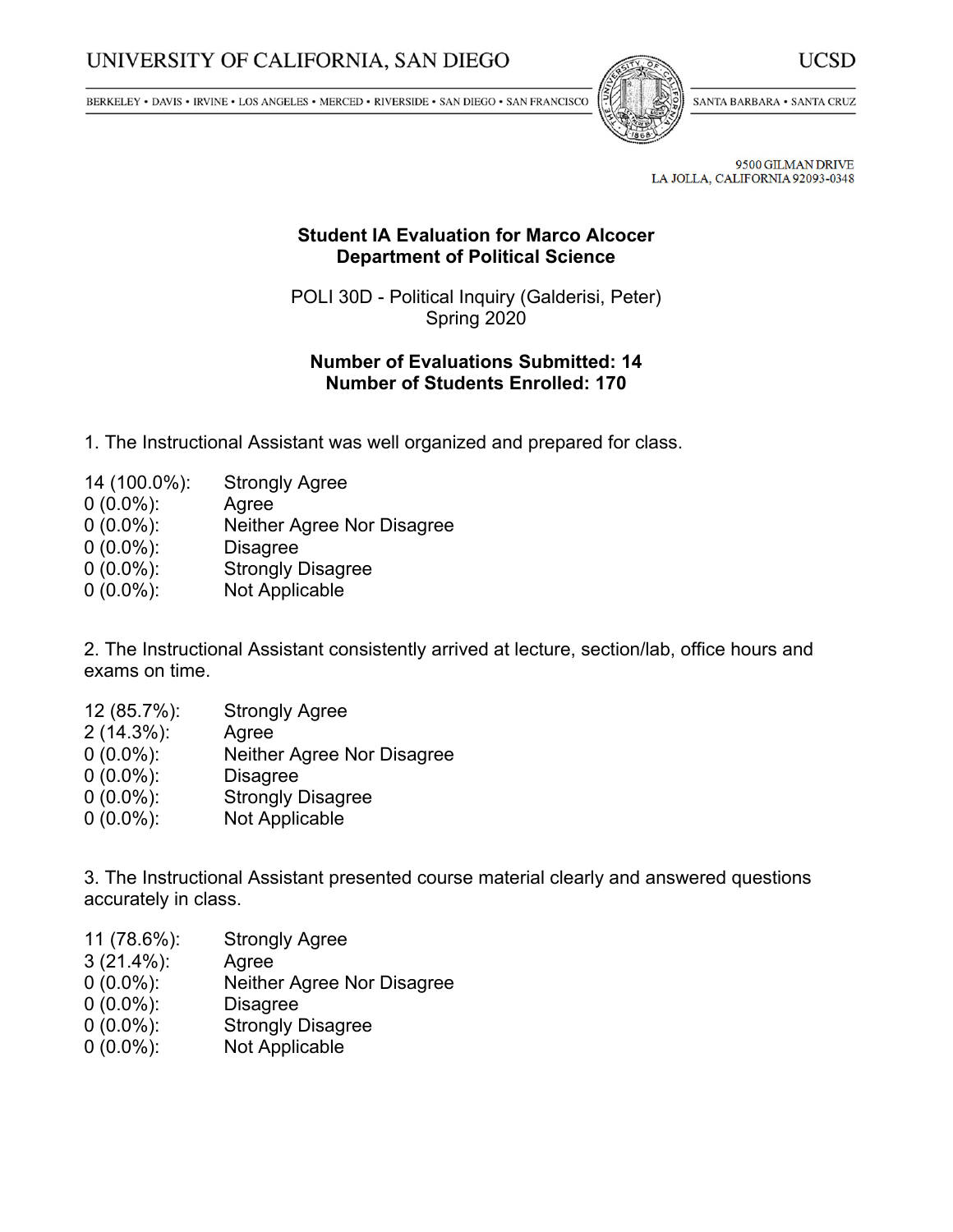4. The Instructional Assistant helped develop my thinking skills on the subject.

- 11 (78.6%): Strongly Agree 2 (14.3%): Agree 1 (7.1%): Neither Agree Nor Disagree 0 (0.0%): Disagree 0 (0.0%): Strongly Disagree
- 0 (0.0%): Not Applicable

5. Feedback from the Instructional Assistant on assignments, exams and/or papers was helpful and constructive.

- 9 (64.3%): Strongly Agree
- 2 (14.3%): Agree
- 2 (14.3%): Neither Agree Nor Disagree
- 0 (0.0%): Disagree
- 0 (0.0%): Strongly Disagree
- 1 (7.1%): Not Applicable

6. The Instructional Assistant's explanations were appropriate, being neither too complicated nor too simple.

 (71.4%): Strongly Agree (21.4%): Agree (7.1%): Neither Agree Nor Disagree (0.0%): Disagree (0.0%): Strongly Disagree (0.0%): Not Applicable

7. The Instructional Assistant answered questions clearly and effectively, helping students to make connections among the course readings, assignments, and lectures.

 (71.4%): Strongly Agree (28.6%): Agree (0.0%): Neither Agree Nor Disagree (0.0%): Disagree (0.0%): Strongly Disagree (0.0%): Not Applicable

8. The Instructional Assistant was genuinely interested in and enthusiastic about teaching.

- 10 (71.4%): Strongly Agree
- 4 (28.6%): Agree
- 0 (0.0%): Neither Agree Nor Disagree
- 0 (0.0%): Disagree
- 0 (0.0%): Strongly Disagree
- 0 (0.0%): Not Applicable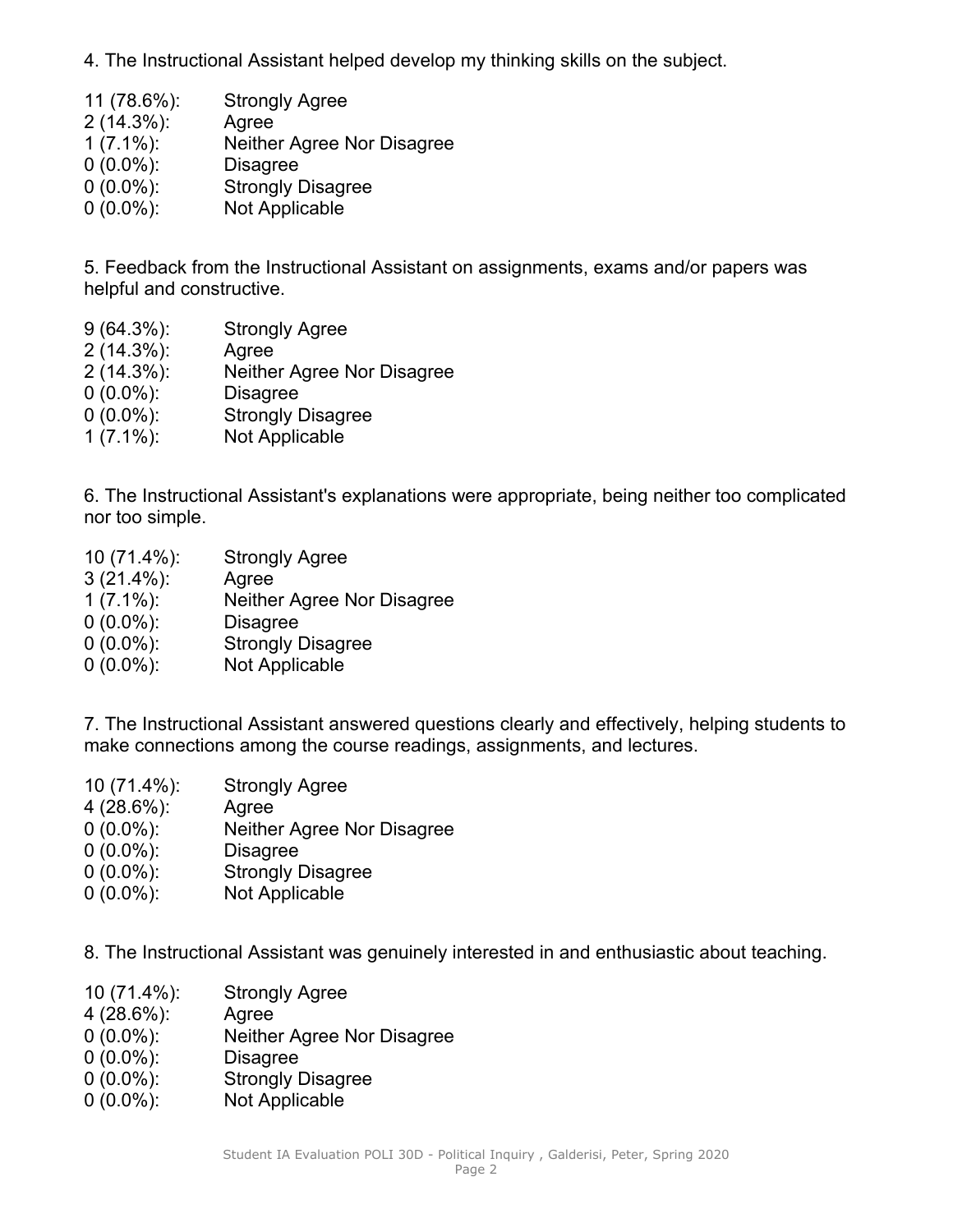9. The Instructional Assistant was accessible to students outside of class (office hours, email, etc.).

 (69.2%): Strongly Agree (23.1%): Agree (0.0%): Neither Agree Nor Disagree (0.0%): Disagree (0.0%): Strongly Disagree (7.7%): Not Applicable 1: [No Response]

10. The Instructional Assistant effectively connected the section/lab exercises with the material covered in lecture.

 (78.6%): Strongly Agree (21.4%): Agree (0.0%): Neither Agree Nor Disagree (0.0%): Disagree (0.0%): Strongly Disagree (0.0%): Not Applicable

11. In terms of communication skills, did the Instructional Assistant demonstrate any of the following? (check all that apply)

- 13 (92.9%): No issues
- 0 (0.0%): Too quiet
- 0 (0.0%): Too loud
- 1 (7.1%): Too fast
- 0 (0.0%): Too slow
- 0 (0.0%): Poor grammar and/or English language skills
- 0 (0.0%): Used filler words such as "um"
- 0 (0.0%): Other (please describe)
- 12. I would recommend this Instructional Assistant to other students.
- 12 (85.7%): Strongly Agree
- 2 (14.3%): Agree
- 0 (0.0%): Neither Agree Nor Disagree
- 0 (0.0%): Disagree
- 0 (0.0%): Strongly Disagree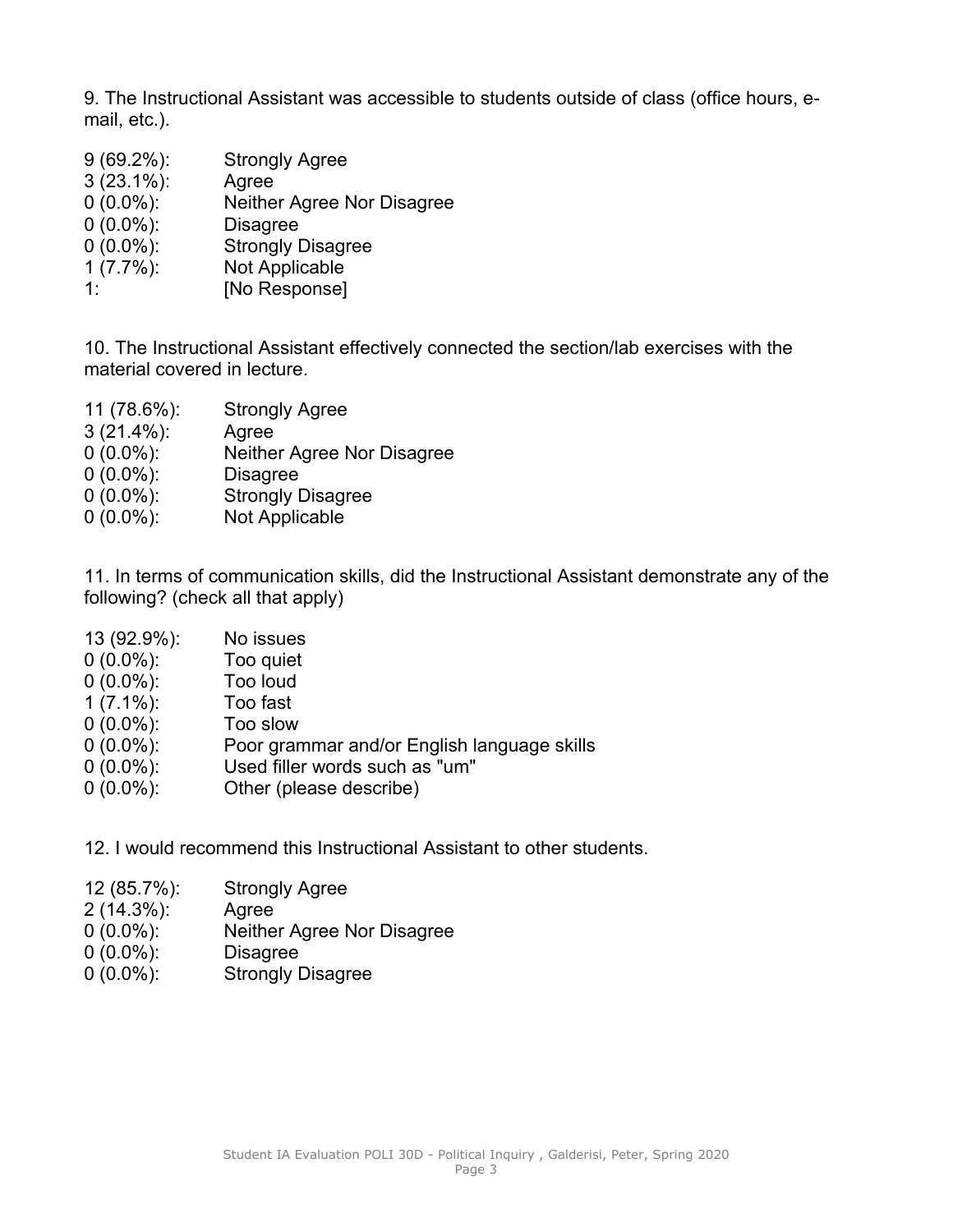13. Please describe this person's greatest strengths as <sup>a</sup> Instructional Assistant. *Please keep your comments constructive and professional, abiding by the Principles of Community*

- Explained and dissected material really well, usually helped more than lecture.
- He is very patient with students we even after being asked the same question. He comes up with his own examples so we can be more engaged in class.
- He made the topics really clear to understand.
- Marco clearly has <sup>a</sup> lot of passion for this class and he does well in making it interesting and engaging for students (including the memes). I know that <sup>a</sup> lot of people are really scared to take this class (because it's <sup>a</sup> math class for poli majors), but Marco did <sup>a</sup> really good job in explaining the concepts, clarifying any points that may have been confusing in the lectures, and highlighting key points (which is especially helpful for quizzes). Also, he was quick and helpful when responding to emails about the assignments.
- Marco is <sup>a</sup> very smart person, very knowledgeable of the material and always accessible to students outside of lecture
- Marco is incredibly kind and helpful, despite struggling with this material he never made me feel bad. He's funny and personable and I do enjoy the sections.
- Marco is supportive of the challenging material and has us do relevant practice problems to improve. The memes are also most appreciated.
- Marco was extremely helpful!! I was generally confused after just watching lectures, especially since math is not my strong suit, but after discussions I had <sup>a</sup> way better handle on what was going on. I really appreciate how he goes over not only what we are learning for the week but how it fits into the bigger picture. I also appreciate his interesting poll questions and the memes each discussion.
- Marco was very good at simplifying material for individuals who were having <sup>a</sup> hard time understanding. He was also very passionate and engaging.
- Marco's greatest strengths as an Instructional Assistant were in the way that he explained the material very clearly and in <sup>a</sup> way that was easy to understand. He always had good examples. He was also an engaging lecturer with fun quizzes and examples.
- Marcos ability to transmit the information for the students in <sup>a</sup> way that they could understand really helped me. The professor would have <sup>a</sup> million ways to describe one simple concept and Marco was able to simplify what ever the professor covered in lecture and describe the concepts so students could easily understand them.

14. Please describe this person's greatest weaknesses as <sup>a</sup> Instructional Assistant. *Please keep your comments constructive and professional, abiding by the Principles of Community*

- If there was any lack of understanding it was from me. He would explain everything I just took more time understanding the concepts.
- none really